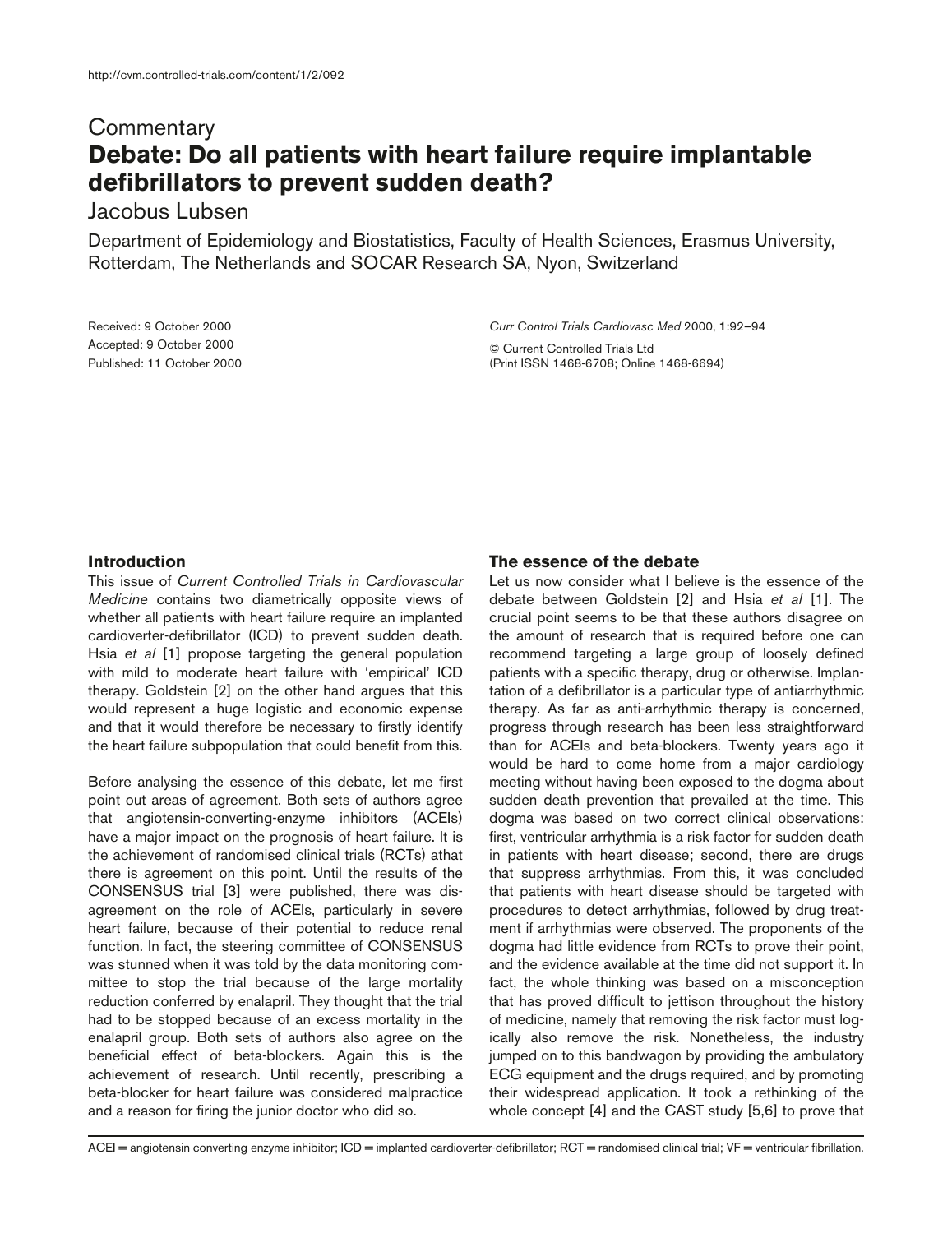the *practice* of arrhythmia detection and suppression with the drugs used at the time was in fact a pipe dream that was killing rather than saving patients. 'Practice' was put in italics to stress that the issue here is not just the efficacy of a single drug, but of a particular type of clinical practice as a whole.

Admittedly, the *practice* of implanting an automatic defibrillator is different from the *practice* that was tested by CAST. The ICD has undoubtedly a much sounder pathophysiologic basis than the administration of drugs such as encainide and flecainide, among others. As pointed out by both Goldstein [2] and Hsia *et al* [1], ICD therapy is also supported by evidence from RCTs. Nonetheless, the lesson learnt from the history of antiarrhythmic treatment must not be forgotten. Interestingly, the largest ICD trial performed thus far did not show improved survival. This trial compared the *policies* of ICD versus no ICD in patients with left-ventricular dysfunction and ECG abnormalities who were undergoing coronary artery bypass surgery [7]. Neither Goldstein nor Hsia *et al* mention this. The trials quoted by Hsia *et al* to support their view [1] are relatively small and used mostly amiodarone as control. This raises the complex issue of how effective the latter is in improving survival. Furthermore, cynics would argue that we would probably not have heard that much about these trials had the results been negative. ACEIs and beta-blockers are probably the best-researched drugs used in clinical practice today. With these compounds, large RCTs have been done in a broad spectrum of patients. In total, thousands of patients have been studied. Other than the influence of the economics of the industries involved, it is difficult to see why the widespread use of ICDs should be recommended on the basis of evidence that is much more limited than the evidence that supports the use of ACEIs and beta-blockers. This is particularly so because the currently available evidence supporting ICDs leaves a number of questions unanswered. Some of these were are also raised by Goldstein [2] and by Hsia *et al* [1]. Do ICDs confer an additional reduction of total mortality on low-risk heart failure patients who are optimally treated medically? No treatment is riskfree. While this applies also to drugs, the risks associated with ICD implantation may not be worth taking in low-risk patients. (Sheldon *et al* [8] provide evidence for this from the Canadian Implantable Defibrillator Study [9].) Should ICDs be limited to patients who do not tolerate a betablocker, or do they also confer additional benefit to patients who are already using a beta-blocker? In patients with very sick hearts, does cardioversion for VF – or pacing for asystole – restore autonomous pump function for any length of time? Does the aetiology of heart failure have any bearing on the usefulness of ICDs? Hsia *et al* [1] point to the possibility of combining an automatic defibrillator and biventricular pacing functions in one device. But how effective is biventricular pacing in heart failure in the first place? Finally, there is the question of cost-effectiveness. Procedures

#### **Conclusion**

In conclusion, it seems too early to follow Hsia *et al* as far as the widespread empirical application of ICDs in heart failure is concerned. Goldstein does not stand alone in this regard [10]. Larger trials than those carried out thus far are needed before current recommendations for ICD use [11] can be relaxed. As in trials of bypass surgery, two policies should be compared: 'ICD now' versus the policy of using ICD only after resuscitable cardiac arrest. The primary end point should be total mortality and in the analysis 'crossover' should be ignored. All patients should receive optimal drug therapy. Appropriate subgroup analyses and multiattribute risk stratification such as those used by Sheldon *et al* [8] should be prespecified in the protocol, and detailed pharmaco-economic data should be collected. We shall have to wait and see whether the trials underway quoted by Goldstein [2] and by Hsia *et al* [1] have eventually followed this pattern when the results are published.

Debates such as the one between Goldstein and Hsia *et al* in this issue of *Current Controlled Trials in Cardiovascular Medicine* serve the important purpose of defining directions for research. In the mean time clinical practice should follow established recommendations until these have been adapted by evidence-based *communis opinio*. Here the following applies: don't vote for the opposition before it has come to power…

#### **References**

- 1. Hsia HH, Jessup ML, Marchlinski FE: **Debate: Do all patients with heart failure require implantable defibrillators to prevent sudden death?** *Curr Control Trials Cardiovasc Med* 2000, **1**:98–101.
- 2. Goldstein S: **Debate: Do all patients with heart failure require implantable defibrillators to prevent sudden death?** *Curr Control Trials Cardiovasc Med* 2000, **1**:95–97.
- 3. The CONSENSUS Trial Study Group: **Effects of enalapril on mortality in severe congestive heart failure. Results of the Cooperative North Scandinavian Enalapril Survival Study (CONSENSUS).** *N Engl J Med* 1987, **316**:1429–1435.
- 4. Lubsen J: **Design of secondary preventive trials with anti-arrhythmic agents: the right question with the wrong answer.** In *Long-term ambulatory electrocardiography*. Edited by Roelandt J, Hugenholtz PG. The Hague: Martinus Nijhoff Publishers, 1983:160–164.
- 5. Echt DS, Liebson PR, Mitchell B, Peters RW, Obias-Manno D, Barker AH, Arensberg D, Baker A, Friedman L, Greene L, Huther ML, Richardson DW, and the CAST investigators: **Mortality and morbidity in patients receiving encainide, flecainide or placebo. The Cardiac Arrhythmia Suppression Trial.** *N Engl J Med* 1991, **324**:781–788.
- 6. The Cardiac Arrhythmia Suppression Trial II Investigators: **Effect of the antiarrhythmic agent moricizine on survival after myocardial infarction.** *N Engl J Med* 1992, **327**:227–233.
- 7. Bigger JT for the Coronary Artery Bypass Graft (CABG) Patch trial investigators: **Prophylactic use of implanted cardiac defibrillators in patients at high risk for ventricular arrhythmias after coronary artery bypass graft surgery.** *N Engl J Med* 1997, **337**:1569–1575.